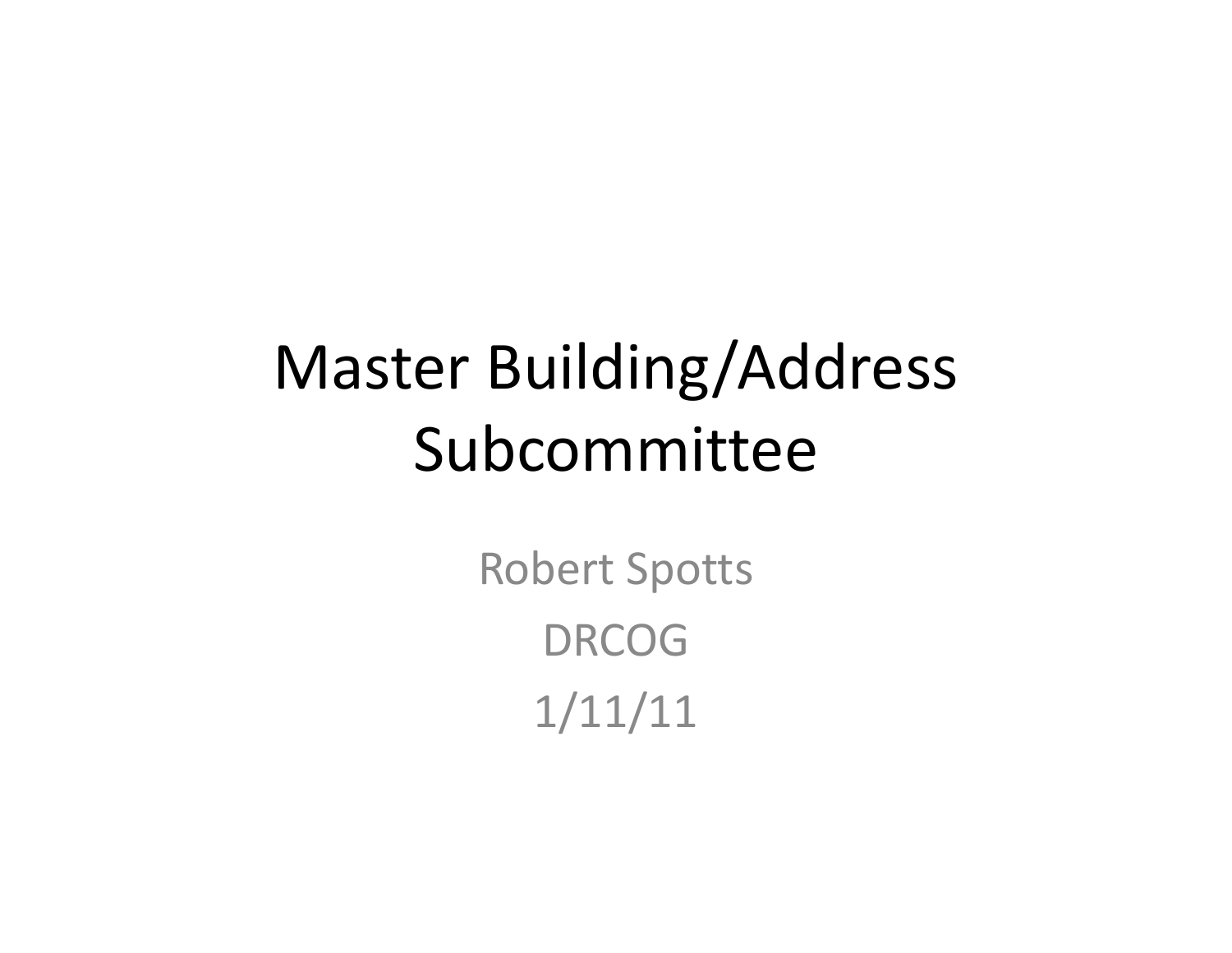#### Goals

- Create <sup>a</sup> simple, core, extensible data set
- Rooftop accuracy- one point per building
- Include landmark addresses (parks, etc.)
- URISA Draft Address Standard
- Cost‐savings for partners
- Accurate tax base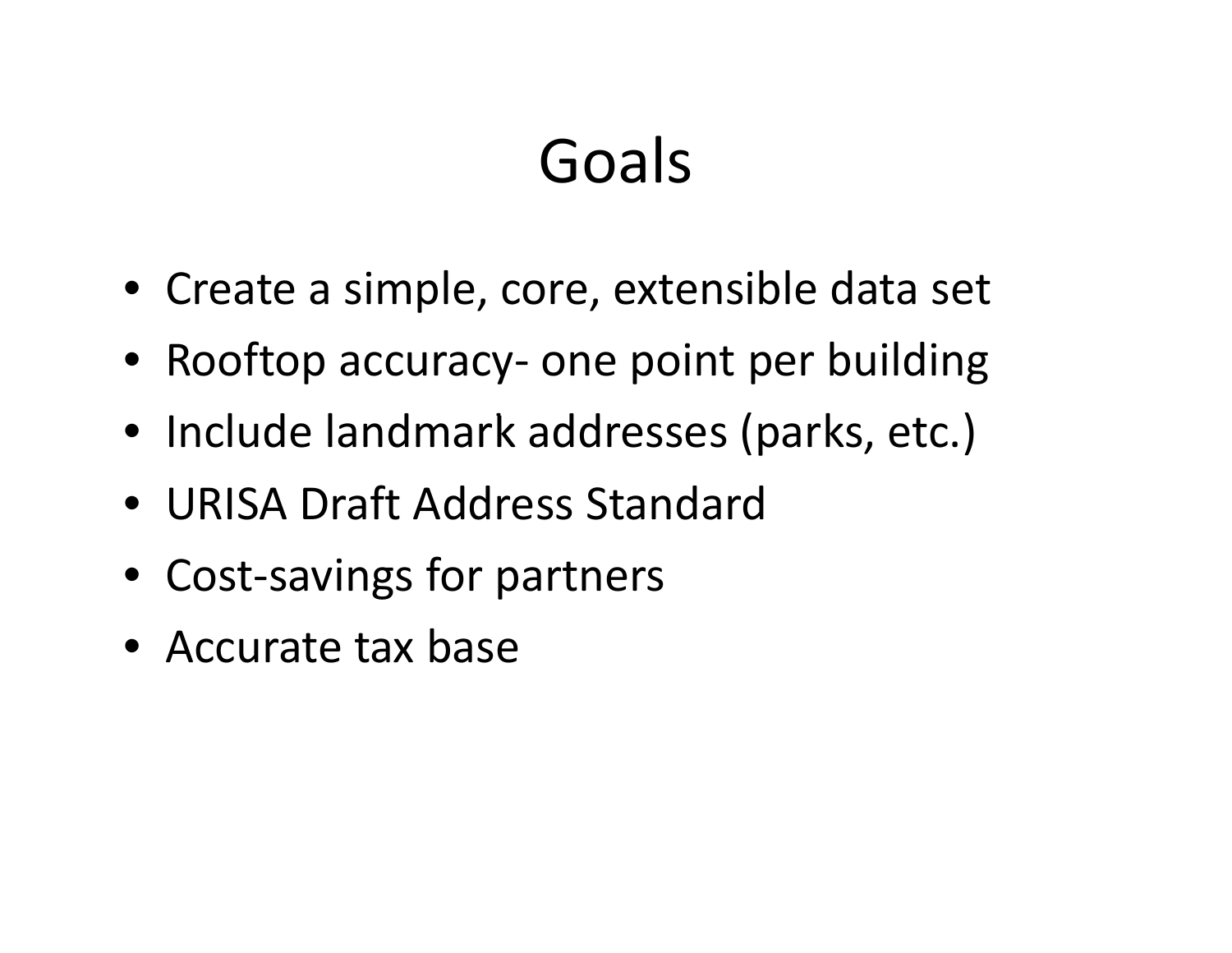|  |  |  |  | <b>Address Committee Desired Attribution</b> |
|--|--|--|--|----------------------------------------------|
|--|--|--|--|----------------------------------------------|

Address Number

Pre‐Direction

Street Name

Street Type

Post‐Direction

Subaddress

Full Address Text

Landmark Name

Place

Zip Code

County

Building type (Commercial/residential)

Mailing Address (y/n)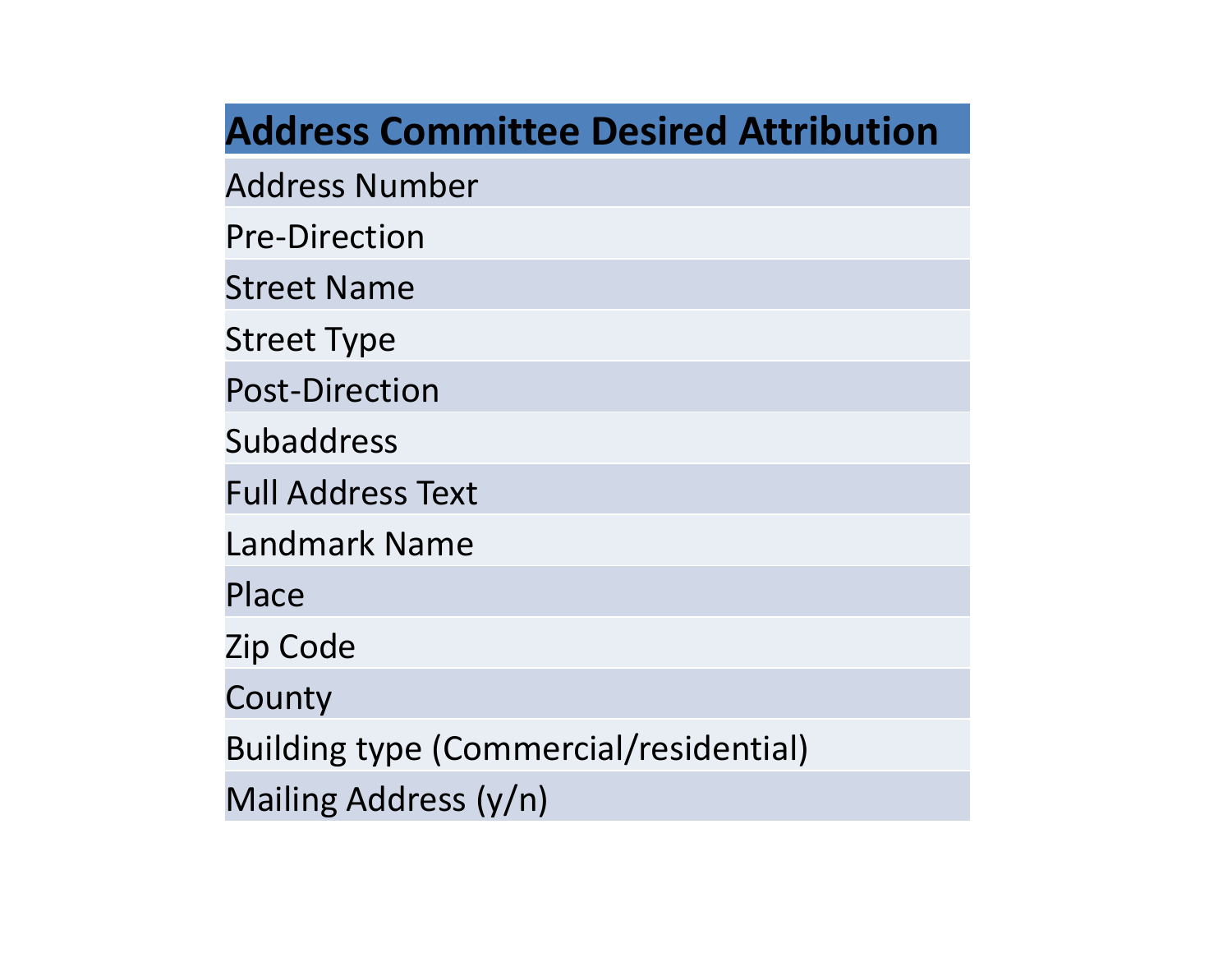# **Solar Mapping Project**

- DRCOG received <sup>a</sup> grant to locate rooftop ‐ accurate points onto buildings of firms with 100 employees or more
- Resulted in approximately 2,700 points throughout the DRCOG region.
- Geocoded using Google Maps, resulting in  $\mathord{\sim}80\%$  rooftop accuracy without any intervention.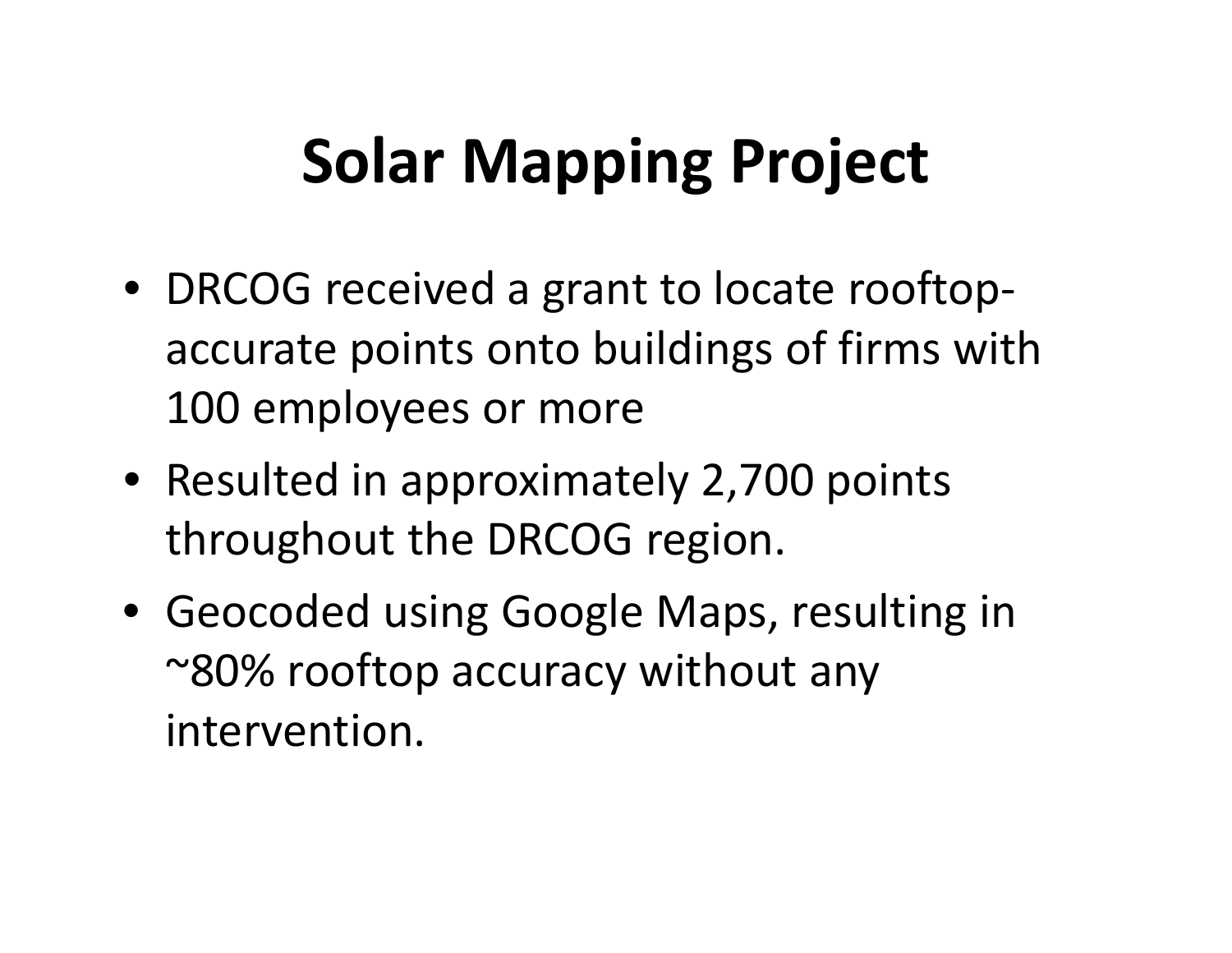# **Pilot Project**

- Group discussed plans to develop <sup>a</sup> pilot project.
- DRCOG provided Commerce City, Westminster, and Centennial with the initial 2,700 points representing firms with 100 employers or more.
- These three jurisdictions attempted to rectify their address database with these points, either spatially or through an attribution join.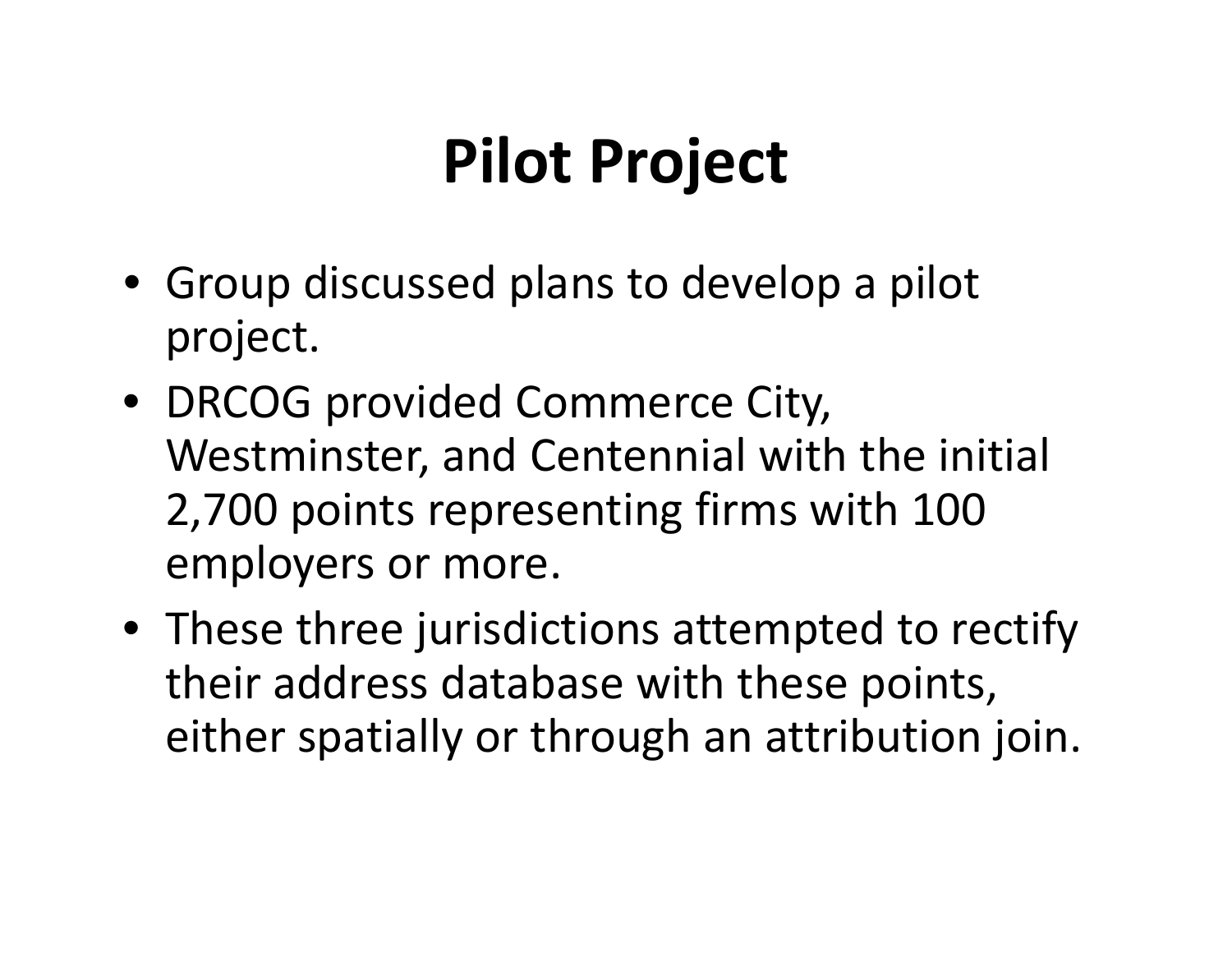#### Pilot Results

- Successful joins in all cases
	- – Different methodologies used depending on unique address databases
- Minimal amounts of manual labor
- Accurate results
- Issues with multi‐address buildings, bad spatial data, other unique data issues.